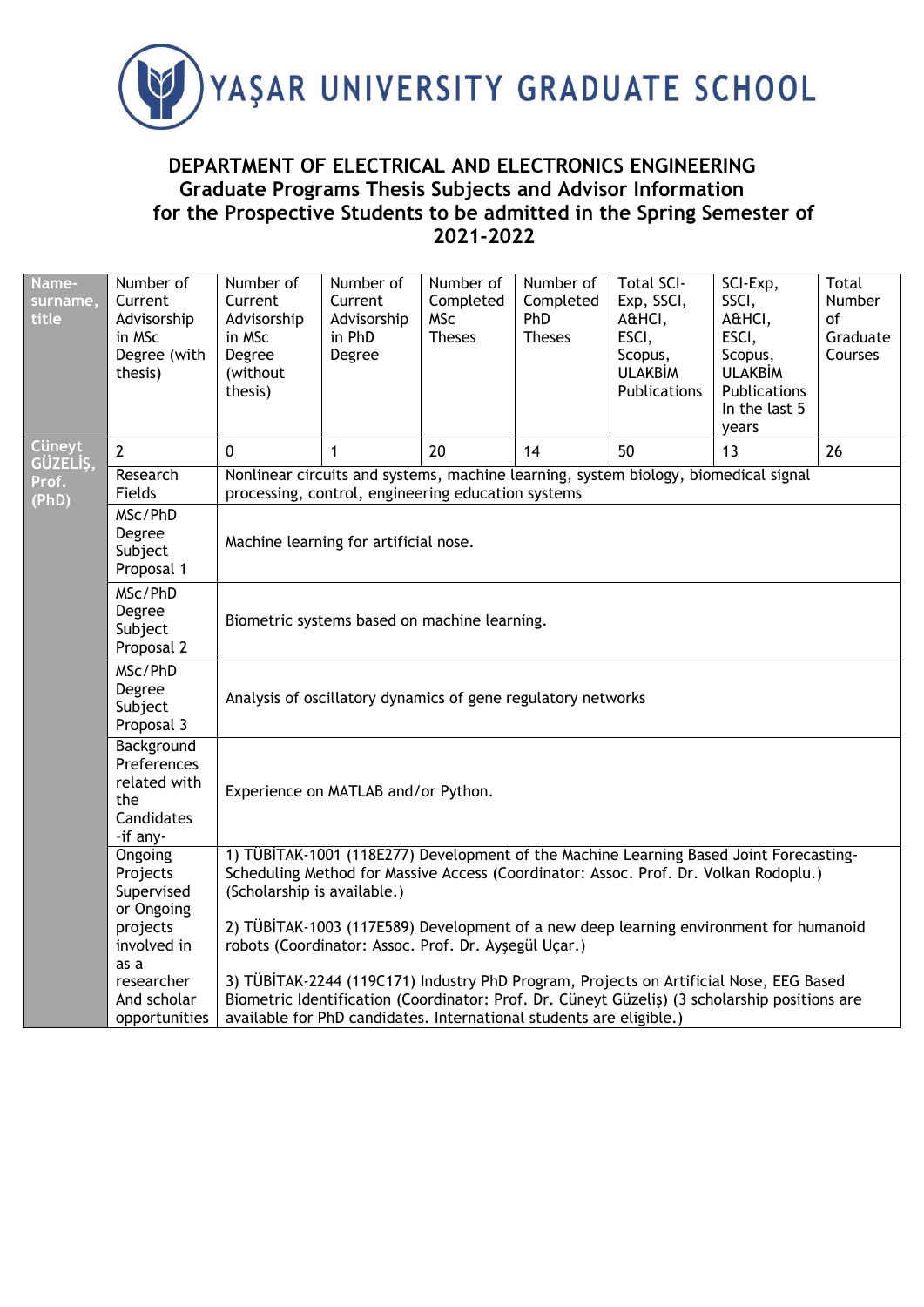| Name-<br>surname,<br>title   | Number of<br>Current<br>Advisorship in<br>MSc Degree<br>(with thesis)        | Number of<br>Current<br>Advisorship<br>in MSc<br>Degree<br>(without<br>thesis) | Number of<br>Current<br>Advisorship<br>in PhD<br>Degree | Number of<br>Completed<br><b>MSc</b><br><b>Theses</b>   | Number of<br>Completed<br><b>PhD</b><br><b>Theses</b> | <b>Total SCI-</b><br>Exp, SSCI,<br>A&HCI,<br>ESCI,<br>Scopus,<br><b>ULAKBİM</b><br>Publications | SCI-Exp,<br>SSCI,<br>A&HCI,<br>ESCI,<br>Scopus,<br><b>ULAKBİM</b><br>Publications<br>In the last 5<br>years | Total<br>Number<br>of<br>Graduate<br>Courses |  |  |
|------------------------------|------------------------------------------------------------------------------|--------------------------------------------------------------------------------|---------------------------------------------------------|---------------------------------------------------------|-------------------------------------------------------|-------------------------------------------------------------------------------------------------|-------------------------------------------------------------------------------------------------------------|----------------------------------------------|--|--|
| <b>Mustafa</b><br>Gündüzalp, | $\overline{2}$                                                               |                                                                                | $\blacksquare$                                          | 21                                                      | $\overline{4}$                                        | 12                                                                                              | 1                                                                                                           | 6                                            |  |  |
| Prof. (PhD)                  | Research<br>Fields                                                           |                                                                                |                                                         |                                                         |                                                       | Digital systems, embedded microprocessor systems, consumer electronic devices                   |                                                                                                             |                                              |  |  |
|                              | MSc/PhD<br>Degree<br>Subject<br>Proposal 1                                   |                                                                                | Design, Simulation and Realization of Laser Source      |                                                         |                                                       |                                                                                                 |                                                                                                             |                                              |  |  |
|                              | MSc/PhD<br>Degree<br>Subject<br>Proposal 2                                   | Design, Simulation and Realization of Optical Amplifier.                       |                                                         |                                                         |                                                       |                                                                                                 |                                                                                                             |                                              |  |  |
|                              | MSc/PhD<br>Degree<br>Subject<br>Proposal 3                                   | IoT systems for Automotive Applications                                        |                                                         |                                                         |                                                       |                                                                                                 |                                                                                                             |                                              |  |  |
|                              | MSc/PhD<br>Degree<br>Subject<br>Proposal 4                                   | Energy Efficiency Optimization in Self Organizing IoT Networks                 |                                                         |                                                         |                                                       |                                                                                                 |                                                                                                             |                                              |  |  |
|                              | MSc/PhD<br>Degree<br>Subject<br>Proposal 5                                   | Battery Management System for Electrical Vehicles.                             |                                                         |                                                         |                                                       |                                                                                                 |                                                                                                             |                                              |  |  |
|                              |                                                                              |                                                                                |                                                         |                                                         |                                                       |                                                                                                 |                                                                                                             |                                              |  |  |
| Name-<br>surname,<br>title   | Number of<br>Current<br>Advisorship in<br><b>MSc Degree</b><br>(with thesis) | Number of<br>Current<br>Advisorship<br>in MSc<br>Degree<br>(without<br>thesis) | Number of<br>Current<br>Advisorship<br>in PhD<br>Degree | Number of<br>Completed  <br><b>MSc</b><br><b>Theses</b> | Number of<br>Completed<br>PhD<br><b>Theses</b>        | Total SCI-<br>Exp, SSCI,<br>A&HCI,<br>ESCI,<br>Scopus,<br><b>ULAKBİM</b><br>Publications        | SCI-Exp,<br>SSCI,<br>A&HCI,<br>ESCI,<br>Scopus,<br><b>ULAKBİM</b><br>Publications<br>In the last 5<br>years | Total<br>Number<br>of<br>Graduate<br>Courses |  |  |
| <b>Mustafa</b><br>SEÇMEN,    | 3                                                                            |                                                                                | 4 (+1 co-<br>advisor)                                   | 10                                                      |                                                       | 21                                                                                              | 10                                                                                                          | 8                                            |  |  |
| Prof.<br>(PhD)               | Research<br>Fields                                                           |                                                                                | Electromagnetic, antennas, microwave, radar systems     |                                                         |                                                       |                                                                                                 |                                                                                                             |                                              |  |  |
|                              | MSc/PhD<br>Degree<br>Subject<br>Proposal 1                                   |                                                                                | <b>Communication Applications</b>                       |                                                         |                                                       | The Design and Realization of Ultra-Wideband Compact Log-Periodic Antennas for Wireless         |                                                                                                             |                                              |  |  |
|                              | MSc/PhD<br>Degree<br>Subject<br>Proposal 2                                   |                                                                                | communication applications                              |                                                         |                                                       | Dual band waveguide mode converter and power divider/combiner for TTC satellite                 |                                                                                                             |                                              |  |  |
|                              | MSc/PhD<br>Degree<br>Subject                                                 |                                                                                |                                                         |                                                         |                                                       | The Design of RFID Antennas and MUX for Integrated RFID Systems at Production Lines             |                                                                                                             |                                              |  |  |

Proposal 3

the

Background

Candidates –if any-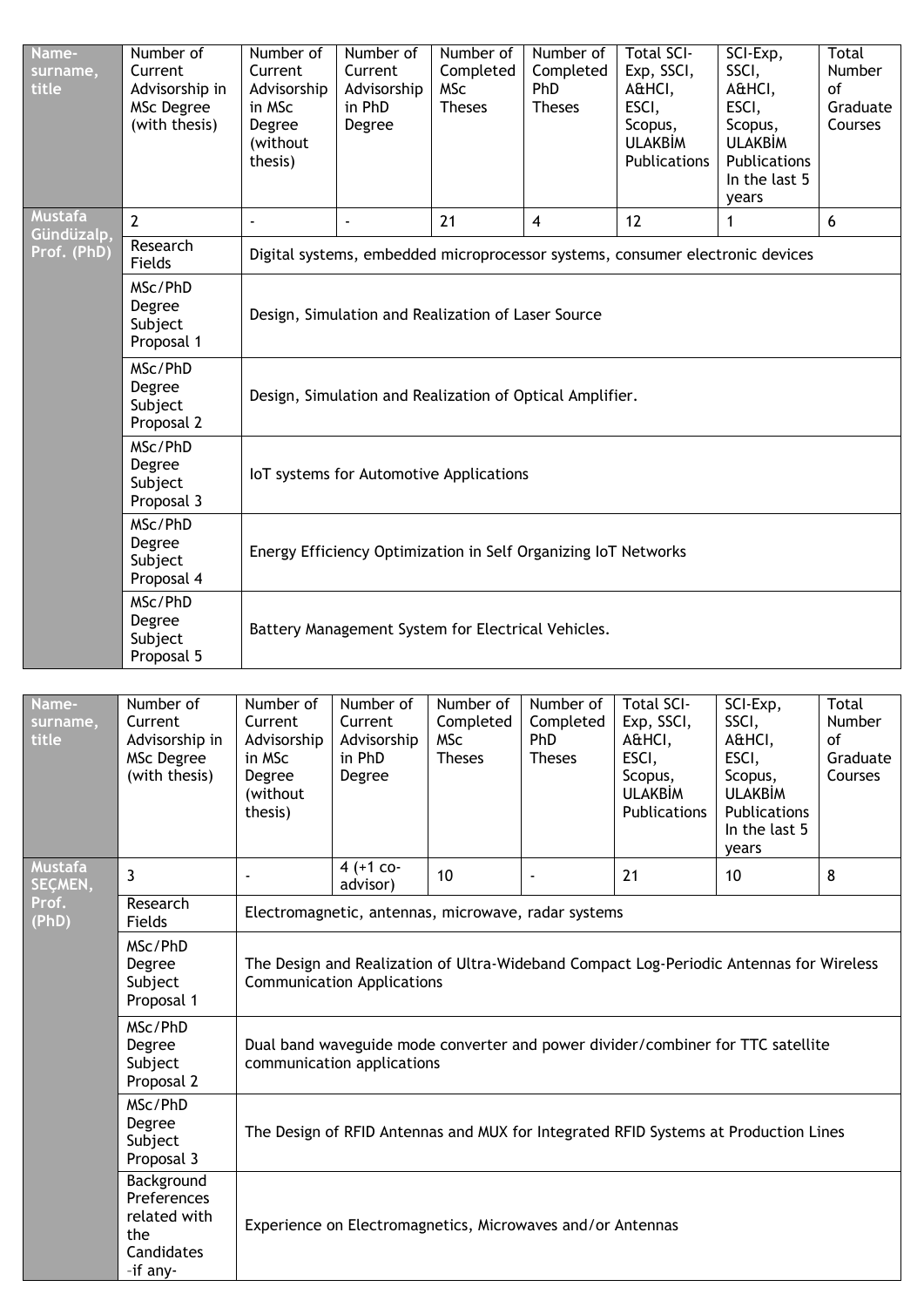## **Ongoing** Projects Supervised or Ongoing projects involved in as a researcher And scholar opportunities

TÜBİTAK-1001 (119E265) A Bandwidth Enhanced Circularly Polarized and Omnidirectional Circular Waveguide Antenna For Satellite Telemetry/Telecommand Systems (Director: Prof. Dr. Mustafa Seçmen) (1 scholarship positions are available for graduate students.)

|                            | Number of<br>Current<br>Advisorship in<br>MA/MSc<br>Degree (with<br>thesis) | Number of<br>Current<br>Advisorship<br>in MA/MSc<br>Degree<br>(without<br>thesis)                         | Number of<br>Current<br>Advisorship<br>in PhD /<br>Proficiency<br>in Art<br>Degree | Number of<br>Completed<br>MA/MSc<br><b>Theses</b> | Number of<br>Completed<br>PhD /<br>Proficiency<br>in Art<br><b>Theses</b> | <b>Total SCI-</b><br>Exp, SSCI,<br>A&HCI,<br>ESCI,<br>Scopus,<br><b>ULAKBİM</b><br>Publications                                                                                                                                                                          | SCI-Exp,<br>SSCI,<br>A&HCI,<br>ESCI,<br>Scopus,<br><b>ULAKBİM</b><br>Publications<br>In the last 5<br>years | Total<br>Number<br>of<br>Graduate<br>Courses |  |  |
|----------------------------|-----------------------------------------------------------------------------|-----------------------------------------------------------------------------------------------------------|------------------------------------------------------------------------------------|---------------------------------------------------|---------------------------------------------------------------------------|--------------------------------------------------------------------------------------------------------------------------------------------------------------------------------------------------------------------------------------------------------------------------|-------------------------------------------------------------------------------------------------------------|----------------------------------------------|--|--|
| <b>Burhan</b><br>Gülbahar, |                                                                             |                                                                                                           | $\mathbf{1}$                                                                       | $\overline{4}$                                    |                                                                           | 18                                                                                                                                                                                                                                                                       | 14                                                                                                          | 6                                            |  |  |
| Assoc.<br>Prof. Dr.        | Research<br>Fields                                                          |                                                                                                           |                                                                                    |                                                   |                                                                           | Quantum computing, quantum information theory, nanoscale computing and communications                                                                                                                                                                                    |                                                                                                             |                                              |  |  |
|                            | MA/MSc/PhD/<br>Proficiency in<br>Art Degree<br>Subject<br>Proposal 1        | Complexity theoretical fundamentals of quantum computing with optical multi-plane<br>diffraction          |                                                                                    |                                                   |                                                                           |                                                                                                                                                                                                                                                                          |                                                                                                             |                                              |  |  |
|                            | MA/MSc/PhD/<br>Proficiency in<br>Art Degree<br>Subject<br>Proposal 2        | Simulation of quantum optical computing with classical and quantum computing machines of<br>remote access |                                                                                    |                                                   |                                                                           |                                                                                                                                                                                                                                                                          |                                                                                                             |                                              |  |  |
|                            | MA/MSc/PhD/<br>Proficiency in<br>Art Degree<br>Subject<br>Proposal 3        | Quantum neural networks and applications with multi-plane diffraction                                     |                                                                                    |                                                   |                                                                           |                                                                                                                                                                                                                                                                          |                                                                                                             |                                              |  |  |
|                            | Background<br>Preferences<br>related with<br>the<br>Candidates<br>-if any-  | Physics, CS or EE students                                                                                |                                                                                    |                                                   |                                                                           |                                                                                                                                                                                                                                                                          |                                                                                                             |                                              |  |  |
|                            | Ongoing<br>Projects<br>Supervised or<br>Ongoing<br>projects                 |                                                                                                           | Experiments with Numerical Problem Solving Applications"                           |                                                   |                                                                           | 2 full time PhD Scholarships (3500 TL/month) of 27 Months for each student between 2021-<br>2023 for the Tübitak 1001 Project with the title "Theoretical Fundamentals of Quantum Path<br>Computing, Universal Quantum Computer Models, Proof-of-Concept Simulations and |                                                                                                             |                                              |  |  |
|                            | involved in as<br>a researcher<br>And scholar<br>opportunities              | PI of the Project: Burhan Gulbahar<br>Duration: 2021-2023                                                 |                                                                                    |                                                   |                                                                           |                                                                                                                                                                                                                                                                          |                                                                                                             |                                              |  |  |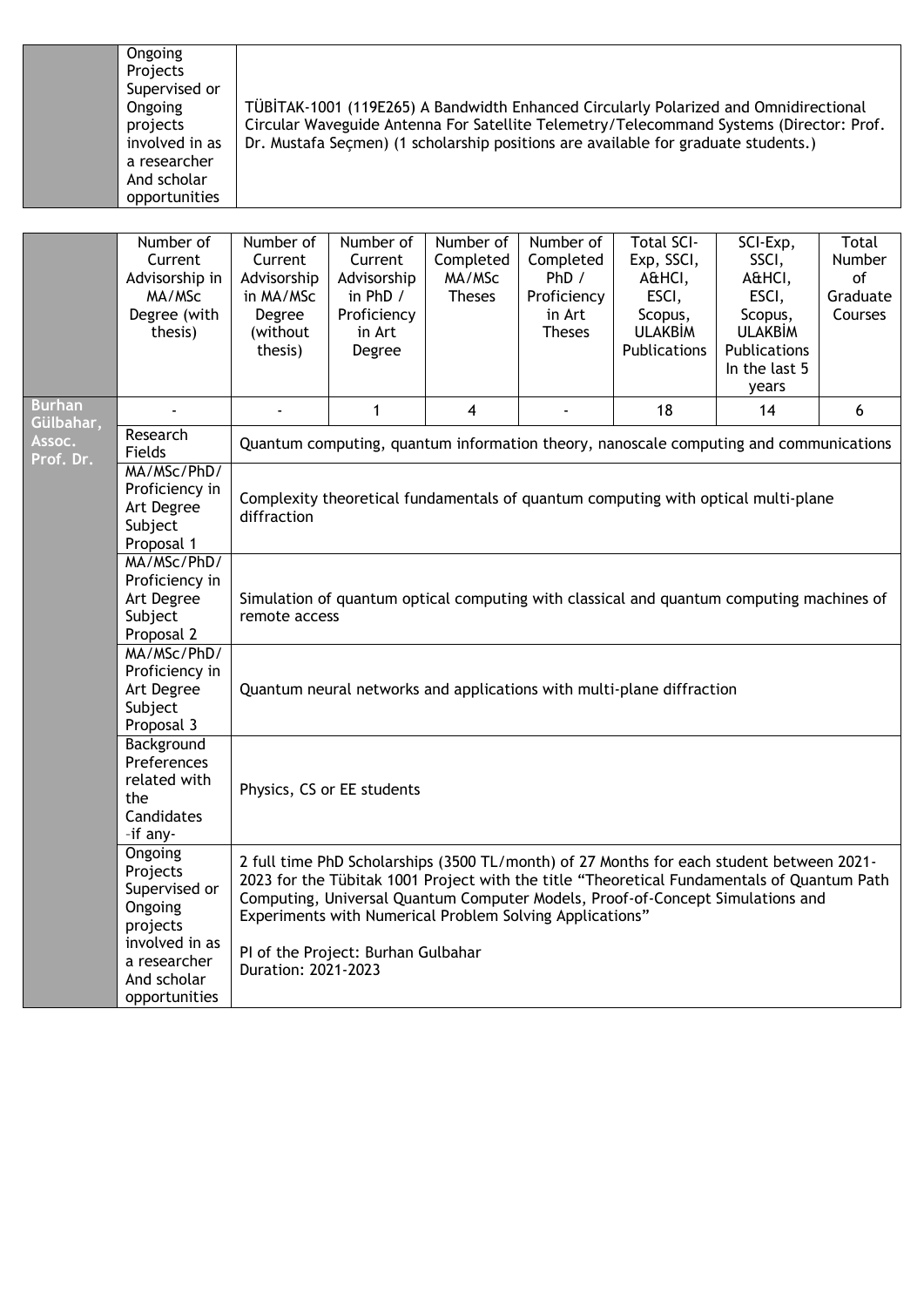| Name-<br>surname,<br>title | Number of<br>Current<br>Advisorship in<br>MSc Degree<br>(with thesis)                                                         | Number of<br>Current<br>Advisorship<br>in MSc<br>Degree<br>(without<br>thesis)              | Number of<br>Current<br>Advisorship<br>in PhD<br>Degree                                                                                                                                                                                                                                                                                                         | Number of<br>Completed<br><b>MSc</b><br><b>Theses</b> | Number of<br>Completed<br>PhD<br><b>Theses</b> | Total SCI-<br>Exp, SSCI,<br>A&HCI,<br>ESCI,<br>Scopus,<br><b>ULAKBİM</b><br>Publications        | SCI-Exp,<br>SSCI,<br>A&HCI,<br>ESCI,<br>Scopus,<br><b>ULAKBİM</b><br>Publications<br>In the last 5<br>years | Total<br><b>Number</b><br>of<br>Graduate<br>Courses |  |  |  |
|----------------------------|-------------------------------------------------------------------------------------------------------------------------------|---------------------------------------------------------------------------------------------|-----------------------------------------------------------------------------------------------------------------------------------------------------------------------------------------------------------------------------------------------------------------------------------------------------------------------------------------------------------------|-------------------------------------------------------|------------------------------------------------|-------------------------------------------------------------------------------------------------|-------------------------------------------------------------------------------------------------------------|-----------------------------------------------------|--|--|--|
| Volkan<br>RODOPLU,         | 5 <sup>5</sup>                                                                                                                |                                                                                             |                                                                                                                                                                                                                                                                                                                                                                 | $\boldsymbol{4}$                                      | 8                                              | 12                                                                                              | 3                                                                                                           | $\overline{3}$                                      |  |  |  |
| Assoc.                     | Research<br>Fields                                                                                                            | optimization                                                                                |                                                                                                                                                                                                                                                                                                                                                                 |                                                       |                                                | Wireless communications and networking, internet of things, protocol design and                 |                                                                                                             |                                                     |  |  |  |
| Prof.<br>(PhD)             | MSc/PhD<br>Degree<br>Subject<br>Proposal 1                                                                                    | <b>Indoor Positioning</b>                                                                   |                                                                                                                                                                                                                                                                                                                                                                 |                                                       |                                                |                                                                                                 |                                                                                                             |                                                     |  |  |  |
|                            | MSc/PhD<br>Degree<br>Subject<br>Proposal 2                                                                                    |                                                                                             | Li-Fi / Visible Light Communication                                                                                                                                                                                                                                                                                                                             |                                                       |                                                |                                                                                                 |                                                                                                             |                                                     |  |  |  |
|                            | MSc/PhD<br>Degree<br>Subject<br>Proposal 3                                                                                    | Al and loT                                                                                  |                                                                                                                                                                                                                                                                                                                                                                 |                                                       |                                                |                                                                                                 |                                                                                                             |                                                     |  |  |  |
|                            | Background<br>Preferences<br>related with<br>the<br>Candidates<br>-if any-                                                    |                                                                                             | Python/programming; machine learning                                                                                                                                                                                                                                                                                                                            |                                                       |                                                |                                                                                                 |                                                                                                             |                                                     |  |  |  |
|                            | Ongoing<br>Projects<br>Supervised or<br>Ongoing<br>projects<br>involved in as<br>a researcher<br>And scholar<br>opportunities | Commission<br>Scholar opportunities: Open positions at the M.S., Ph.D. and post-doc levels. | Coordinator, "Quality of Service for the Internet of Things in Smart Cities via Predictive<br>Networks", Marie Curie Individual Fellowship, 2019 - 2021, funded by the European<br>Coordinator, "Development of the Machine Learning Based Joint Forecasting-Scheduling<br>Method for Massive Access in the Internet of Things", 2018 - 2021, funded by TUBITAK |                                                       |                                                |                                                                                                 |                                                                                                             |                                                     |  |  |  |
|                            |                                                                                                                               |                                                                                             |                                                                                                                                                                                                                                                                                                                                                                 |                                                       |                                                |                                                                                                 |                                                                                                             |                                                     |  |  |  |
| Name-<br>surname,<br>title | Number of<br>Current<br>Advisorship<br>in MSc<br>Degree (with<br>thesis)                                                      | Number of<br>Current<br>Advisorship<br>in MSc<br>Degree<br>(without<br>thesis)              | Number of<br>Current<br>Advisorship<br>in PhD<br>Degree                                                                                                                                                                                                                                                                                                         | Number of<br>Completed<br><b>MSc</b><br><b>Theses</b> | Number of<br>Completed<br>PhD<br><b>Theses</b> | <b>Total SCI-</b><br>Exp, SSCI,<br>A&HCI,<br>ESCI,<br>Scopus,<br><b>ULAKBİM</b><br>Publications | SCI-Exp,<br>SSCI,<br>A&HCI,<br>ESCI,<br>Scopus,<br><b>ULAKBİM</b><br>Publications<br>In the last 5<br>years | Total<br><b>Number</b><br>of<br>Graduate<br>Courses |  |  |  |
| <b>Emrah</b><br>BIYIK,     | $\overline{2}$                                                                                                                | $\blacksquare$                                                                              | $\overline{2}$                                                                                                                                                                                                                                                                                                                                                  | 5                                                     | $\blacksquare$                                 | 16                                                                                              | 11                                                                                                          | $\overline{3}$                                      |  |  |  |
| Assist.                    | Research<br>Fields                                                                                                            | buildings                                                                                   |                                                                                                                                                                                                                                                                                                                                                                 |                                                       |                                                |                                                                                                 | Automatic control, optimization, energy systems, electric power grid, energy efficiency in                  |                                                     |  |  |  |
| Prof.<br>(PhD)             | MSc/PhD<br>Degree<br>Subject<br>Proposal 1                                                                                    |                                                                                             |                                                                                                                                                                                                                                                                                                                                                                 |                                                       |                                                |                                                                                                 | Control and optimization of cyber-physical networks for smart energy distribution systems                   |                                                     |  |  |  |
|                            | MSc/PhD<br>Degree<br>Subject<br>Proposal 2                                                                                    |                                                                                             |                                                                                                                                                                                                                                                                                                                                                                 |                                                       |                                                |                                                                                                 | Optimal control designs for flexible building loads under demand response programs                          |                                                     |  |  |  |
|                            | MSc/PhD<br>Degree<br>Subject<br>Proposal 3                                                                                    |                                                                                             | Energy management in autonomous multi agent networks                                                                                                                                                                                                                                                                                                            |                                                       |                                                |                                                                                                 |                                                                                                             |                                                     |  |  |  |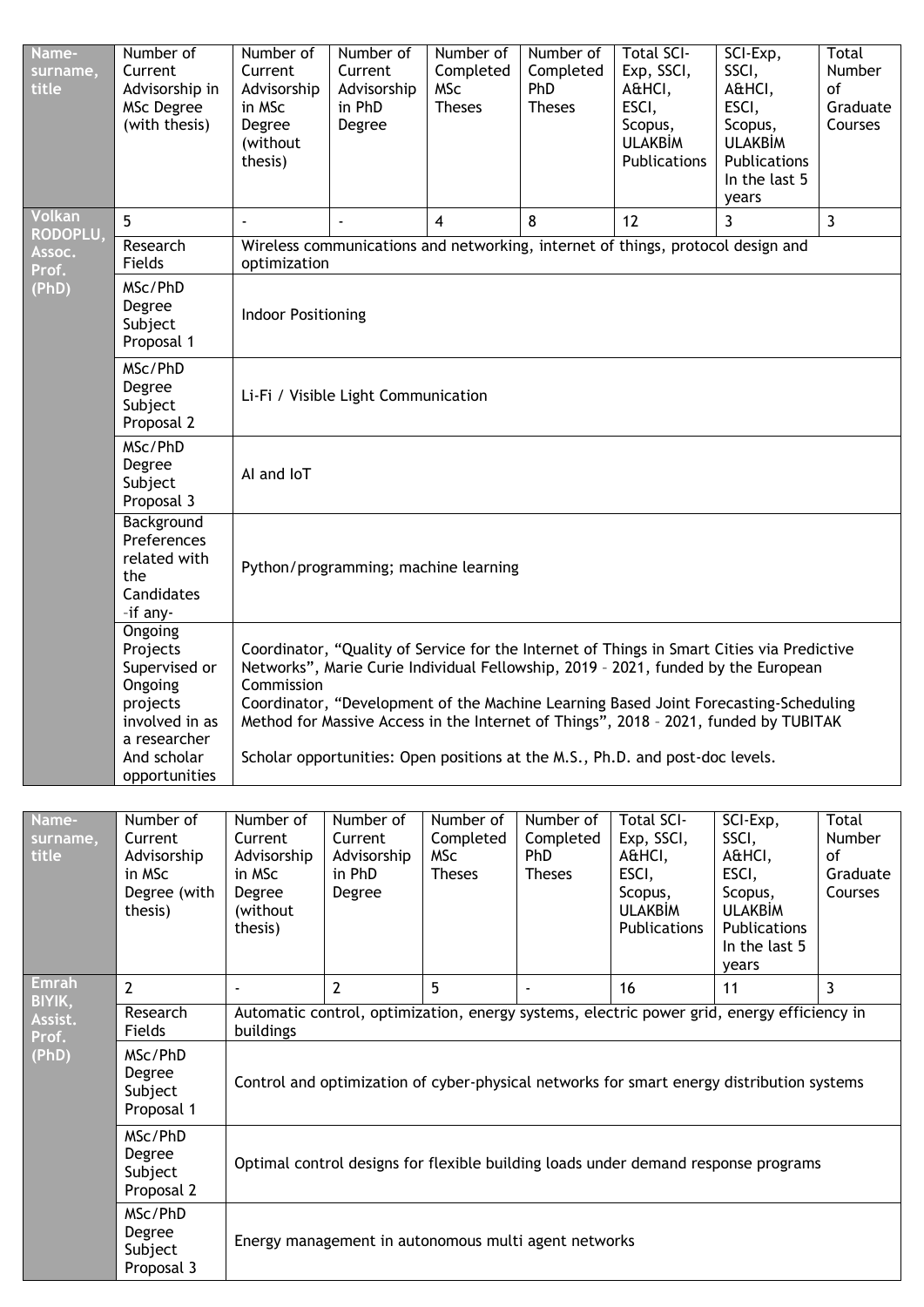| Ongoing       |
|---------------|
| Projects      |
| Supervised    |
| or Ongoing    |
| projects      |
| involved in   |
| as a          |
| researcher    |
| And scholar   |
| opportunities |

In March 2020, a project on "Wind Turbine Maintenance and Service" will be started (funded by Austrian Development Agency). Also, I have been working as a consultant on two industrial projects. Currently, there are no other funded projects with scholarship opportunities.

| Name-<br>surname,<br>title | Number of<br>Current<br>Advisorship<br>in MSc<br>Degree (with<br>thesis)   | Number of<br>Current<br>Advisorship<br>in MSc<br>Degree<br>(without<br>thesis)    | Number of<br>Current<br>Advisorship<br>in PhD<br>Degree     | Number of<br>Completed<br><b>MSC</b><br><b>Theses</b> | Number of<br>Completed<br><b>PhD</b><br><b>Theses</b> | <b>Total SCI-</b><br>Exp, SSCI,<br>A&HCI,<br>ESCI,<br>Scopus,<br><b>ULAKBİM</b><br>Publications | SCI-Exp,<br>SSCI,<br>A&HCI,<br>ESCI,<br>Scopus,<br><b>ULAKBİM</b><br>Publications<br>In the last 5<br>years | Total<br><b>Number</b><br>of<br>Graduate<br>Courses |  |  |  |
|----------------------------|----------------------------------------------------------------------------|-----------------------------------------------------------------------------------|-------------------------------------------------------------|-------------------------------------------------------|-------------------------------------------------------|-------------------------------------------------------------------------------------------------|-------------------------------------------------------------------------------------------------------------|-----------------------------------------------------|--|--|--|
| Hacer<br><b>SEKERCI</b>    |                                                                            | $\tilde{\phantom{a}}$                                                             | $\overline{2}$                                              | 12                                                    | 1                                                     | $\overline{2}$                                                                                  | $\overline{\phantom{a}}$                                                                                    | 3                                                   |  |  |  |
| ÖZTURA,<br>Assist.         | Research<br>Fields                                                         |                                                                                   | Power system analysis, power quality, and energy management |                                                       |                                                       |                                                                                                 |                                                                                                             |                                                     |  |  |  |
| Prof.<br>(PhD)             | MSc/PhD<br>Degree<br>Subject<br>Proposal 1                                 | Energy management for smart grid with intelligent storage systems.                |                                                             |                                                       |                                                       |                                                                                                 |                                                                                                             |                                                     |  |  |  |
|                            | MSc/PhD<br>Degree<br>Subject<br>Proposal 2                                 | Intelligent energy management in off-grid smart building with energy interaction. |                                                             |                                                       |                                                       |                                                                                                 |                                                                                                             |                                                     |  |  |  |
|                            | MSc/PhD<br>Degree<br>Subject<br>Proposal 3                                 | Demand side management for smart micro-grid.                                      |                                                             |                                                       |                                                       |                                                                                                 |                                                                                                             |                                                     |  |  |  |
|                            | Background<br>Preferences<br>related with<br>the<br>Candidates<br>-if any- | Optimal energy management in smart micro-grid by electrical energy storage.       |                                                             |                                                       |                                                       |                                                                                                 |                                                                                                             |                                                     |  |  |  |

| Name-<br>surname,<br>title | Number of<br>Current<br>Advisorship<br>in MSc<br>Degree<br>(with<br>thesis) | Number of<br>Current<br>Advisorship<br>in MSc<br>Degree<br>(without<br>thesis)                                                  | Number of<br>Current<br>Advisorship<br>in PhD<br>Degree | Number of<br>Completed<br>MSc<br><b>Theses</b> | Number of<br>Completed<br>PhD<br><b>Theses</b> | <b>Total SCI-</b><br>Exp, SSCI,<br>A&HCI,<br>ESCI,<br>Scopus,<br><b>ULAKBIM</b><br><b>Publications</b> | SCI-Exp,<br>SSCI,<br>A&HCI,<br>ESCI,<br>Scopus,<br><b>ULAKBIM</b><br><b>Publications</b><br>In the last 5<br>vears | Total<br><b>Number</b><br>οf<br>Graduate<br>Courses |  |  |
|----------------------------|-----------------------------------------------------------------------------|---------------------------------------------------------------------------------------------------------------------------------|---------------------------------------------------------|------------------------------------------------|------------------------------------------------|--------------------------------------------------------------------------------------------------------|--------------------------------------------------------------------------------------------------------------------|-----------------------------------------------------|--|--|
| <b>Mahir</b><br>KUTAY,     | $\overline{7}$                                                              | $\overline{2}$                                                                                                                  |                                                         |                                                | $\overline{\phantom{a}}$                       | 4                                                                                                      |                                                                                                                    | 2                                                   |  |  |
| Assist.<br>Prof. (PhD)     | Research<br>Fields                                                          | Industrial automation, industrial communication networks, M2M communications, robotics,<br>process control, mechatronic systems |                                                         |                                                |                                                |                                                                                                        |                                                                                                                    |                                                     |  |  |
|                            | MSc/PhD<br>Degree<br>Subject<br>Proposal 1                                  | Smart residential energy management system for smart grids                                                                      |                                                         |                                                |                                                |                                                                                                        |                                                                                                                    |                                                     |  |  |
|                            | MSc/PhD<br>Degree<br>Subject<br>Proposal 2                                  | Map-Based Localization Method for Autonomous Vehicles Using 2D-LIDAR                                                            |                                                         |                                                |                                                |                                                                                                        |                                                                                                                    |                                                     |  |  |